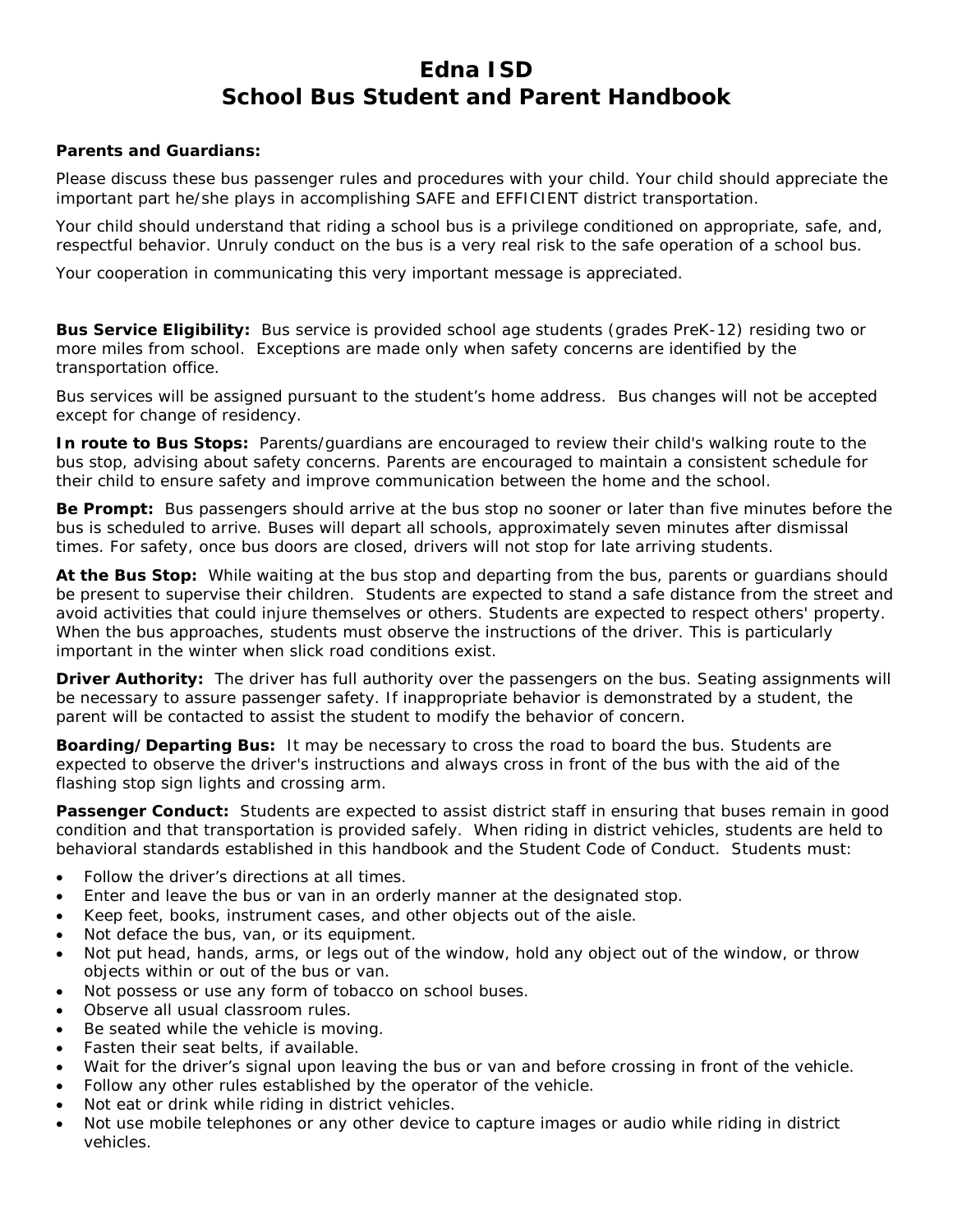Serious or persistent violations offensive to, or endangering the safety of others will result in progressive disciplinary actions. The age and experience of the student will help determine how many progressive steps are appropriate. Certain activities may result in immediate suspension from bus riding privileges for a minimum of five (5) schools days and possible criminal charges. These include but are not limited to:

- Fighting/assault in any form on the bus on any person.
- Possession of dangerous weapons or articles guns, knives, sparking devices, (real or toy), etc.
- Possession or use of tobacco, drugs, or alcohol.
- Pointing a laser beam at bus driver.
- Destruction of district or private property.
- Flagrant display of disrespect and/or defiance toward bus driver.

Assault on a bus driver will result in indefinite bus privilege suspension and possible criminal charges.

**Bad Weather Days:** Detailed emergency route information is distributed at the school. Local radio and TV stations will provide up-to-date information each morning when the roads are unsafe for buses to travel.

**Items Not Allowed on the Bus:** For reasons of safety and health and in order to comply with state law and district policies, the following items are not allowed on a school bus:

- Any item which cannot be transported easily or which creates a safety concern glass objects (bottles, jars, etc.), inflated balloons, skateboards, baseball bats, etc.
- Open containers of food, drink, gum
- Live animals bugs, worms, plants, dirt, other growing projects, etc.
- Oversized objects and instruments those that cannot fit safely in the seat with the student
- Weapons guns, knives, razor blades, etc. (real or toy)
- Sports equipment which could endanger others javelins, pole vaults or shot puts, etc.
- Distractive items or electronic devices trading cards, Game Boys, or CD players, etc.

Please arrange for alternative transportation if any of the above need to go to or from school.

### **Student Discipline:**

The district has adopted a progressive discipline policy which emphasizes logical consequences for inappropriate behavior.

Camera boxes are mounted on the buses. Student behavior may be monitored or observed from the video system. Parents will not be allowed to view a video due to the privacy rights of all other students that may appear on the video.

Parents are encouraged to contact the transportation director or campus principal any time they have concerns. If appropriate, a conference with the student and the driver may be arranged.

The District reserves the right to suspend transportation privileges for any student who demonstrates behavior unreasonably distracting to the driver which may contribute to unsafe operation.

Complete disciplinary procedures are distributed annually and are available at each school or the Transportation office.

### **Disciplinary Procedures:**

When, in the opinion of the driver, a serious rule violation occurs, when the driver's efforts to deal with less severe violations are unsuccessful, or a pattern seems to have developed, a school bus incident report will be initiated. The intent is to maintain good order and a safe environment for students riding buses to and from school or school sponsored activities, as well as to notify parents of the misconduct of their children. The following are standard actions that will generally be applied uniformly in response to documented incidents.